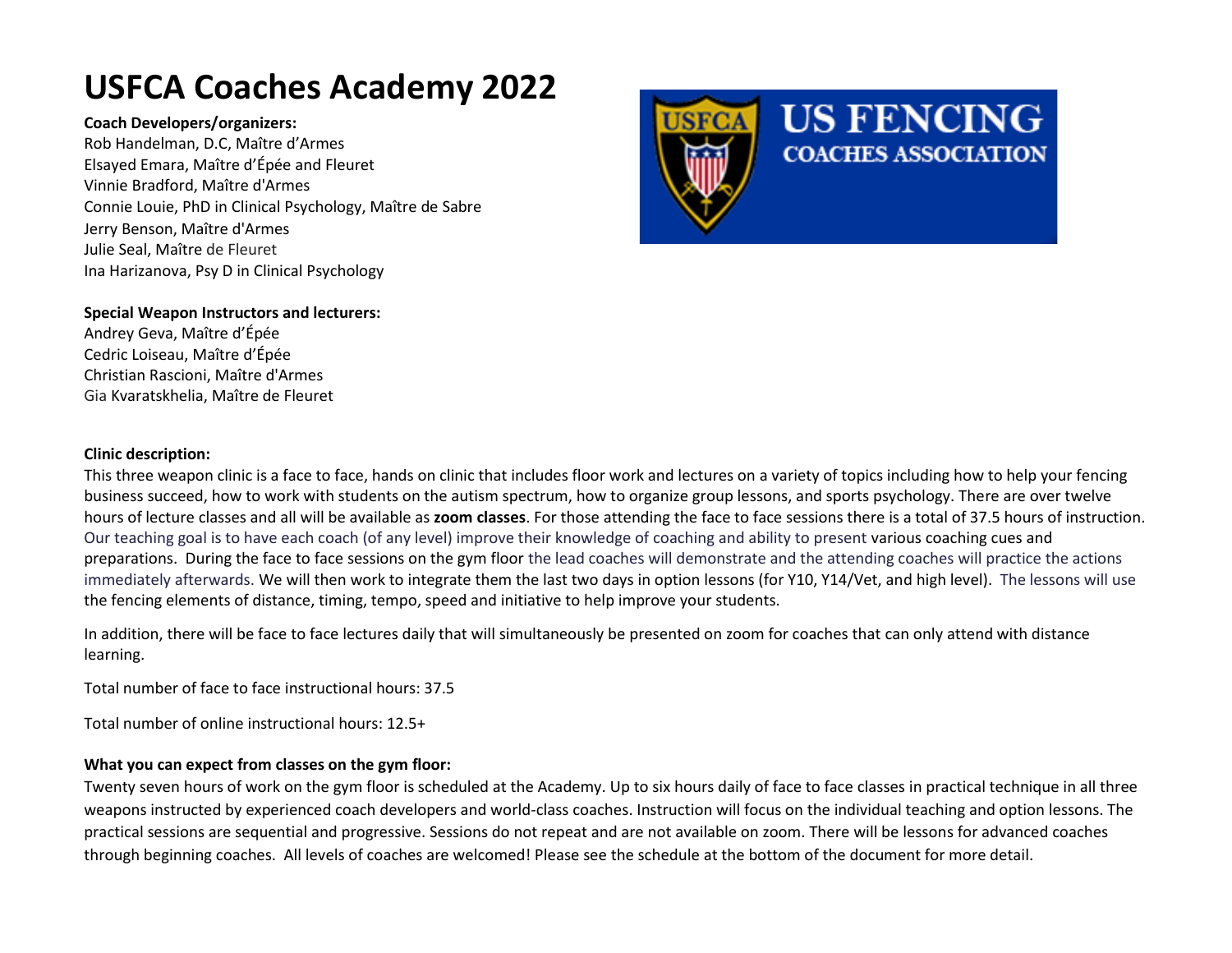## **What you can expect from Online and Live Lecture Classes:**

Twelve and half hours of zoom classes a coach can take remotely. (All zoom classes are included in the face to face in the tuition. Below is the schedule of lecture classes that will also be available for remote attendance.

## **Tuesday July 26:**

| 3-4:30 pm CST             | Group Class Concepts (all ages): preparing for the class, teaching the class, teaching group drills - Vinnie Bradford |
|---------------------------|-----------------------------------------------------------------------------------------------------------------------|
| 4:30-5:30 pm CST          | Youth Training - specific concepts for Y10/12 all weapons - Elsayed Emara and Connie Louie-Handelman                  |
| 5:30-6:30 pm CST          | Autism and Fencing: Retooling How We All Think                                                                        |
| <b>Wednesday July 27:</b> |                                                                                                                       |
| 11:00-12:00 pm CST        | Saber Q & A - with our high-level coaches - Christian Rascioni and Connie Louie                                       |
| 1:00-2:00 pm CST          | Marketing your club using Social Media - Julie Seal                                                                   |
| Thursday July 28:         |                                                                                                                       |
| 11:00-12:00 pm CST        | Epee Q & A - with our high-level coaches - Andrey Geva and Cedric Loiseau                                             |
| 1:00-2:00 pm CST          | The Business of Fencing, a New Model, Branding to Marketing to Profit for Adults and Beginners - Jerry Benson         |
| Friday July 29:           |                                                                                                                       |
| 11:00-12:00 pm CST        | Foil Q & A - with our high-level coaches - Gia Kvaratskhelia and Vinnie Bradford                                      |
| 1:00-2:00 pm CST          | The Marketing of Fencing, Modern Applications" "Opening the Front door and Closing the Back Door" - Jerry Benson      |
| 6:30-7:30 pm CST          | Sports Psychology Ina Harizanova                                                                                      |
| Saturday July 30:         |                                                                                                                       |
| 1:00-2:00 pm CST          | Sports psychology/mental toughness training continued- Ina Harizanova                                                 |
| 6:30-7:30 pm CST          | Sports psychology/mental toughness training continued- Ina Harizanova                                                 |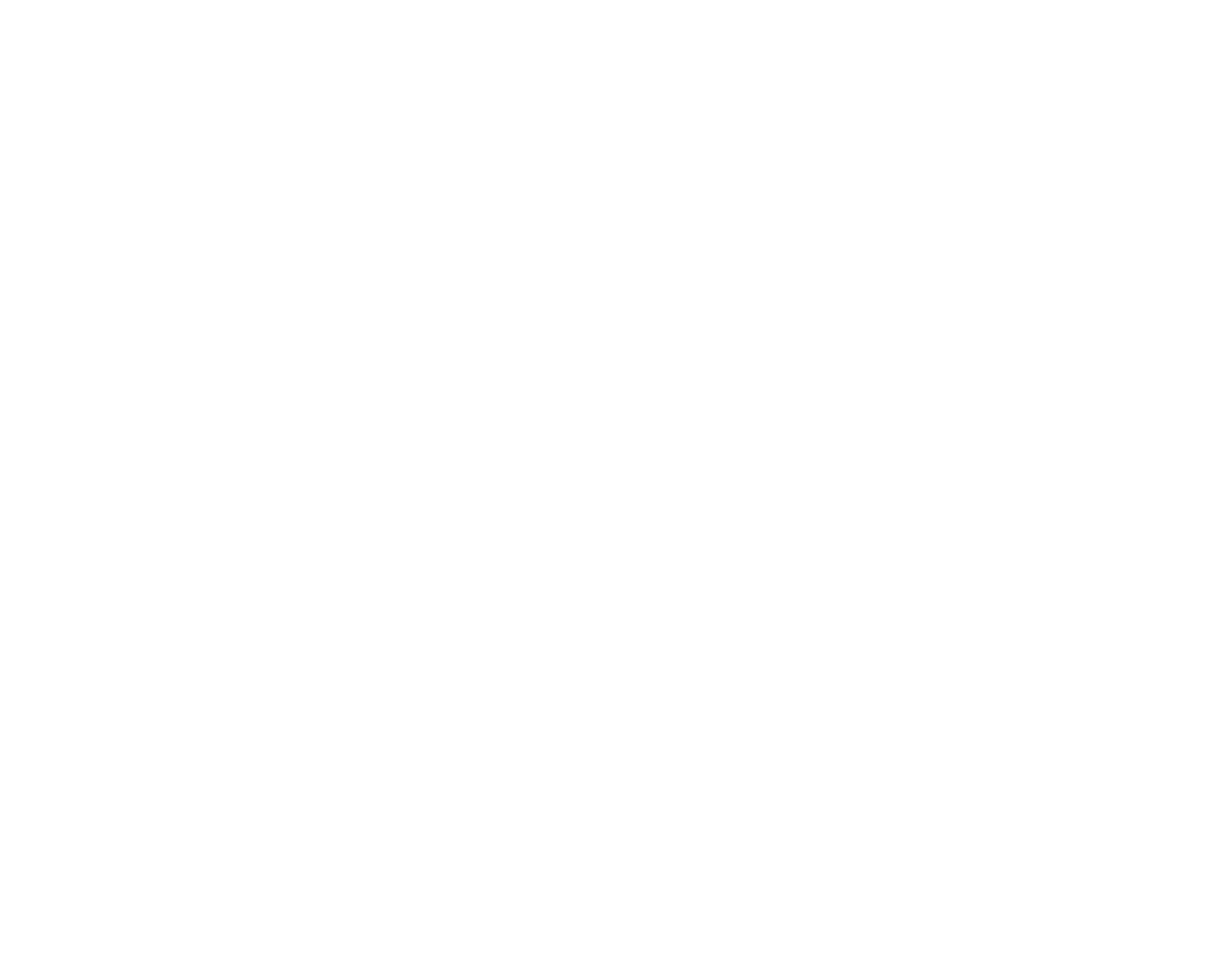### **Testing for certification of Moniteur, Prévôt or Maître**

Practical exams will be available for all levels of coaches. To be eligible to take a practical exam at the Coaches Academy you must:

- Become member of United States Fencing Coaches Association prior to online written exam
- Take online written exam through the [USFCA](https://usfca.org/) website and pass with 75% prior to practical exam
- One-and-one practical exams (to be scheduled at the Academy) must pass with 75% to earn a Moniteur certification. Prevot practical exam must be passed with 65% to earn certification.

#### **What to bring to the practical exam**

- Proof of membership and you should know your membership number
- Proof of passing the written exam
- Proof of payment for practical exam
- Candidates must be FenceSafe Certified and have a current background check on file with USA Fencing

#### **Textbook and materials:**

#### **Required:**

- Coaches are expected to attend the clinic fully equipped to give an individual lesson (coach jacket, mask, glove, weapons, etc.)
- Helpful to come with another coach or student.
- Notebook or video recorder

#### **Suggested Reading:**

- *Taking Foil Groups to the Competitive Level,* Vinnie Bradford, 1994
- *Fencing Sabre: A Practical Training Guide for Coaches, Parents and Young Athletes*, Handelman and Louie, 2010, Second edition 2015, Pattinando Publishing, San Francisco, CA
- *Fencing Foil: A Practical Training Guide for Coaches, Parents and Young Athletes,* Handelman and Louie, 2014, Pattinando Publishing, San Francisco, CA
- The Fencing Metrics Course *Everything You Wanted To Know About Epee And More at Fencingmetrics.com*
- "Fascinate How to Make Your Brand Impossible to Resist" By Sally Hogshead

#### **Diversity, Inclusivity, and Accessibility statement:**

The USFCA Coaches Academy is committed to diversity, inclusivity, and accessibility espoused by the USFCA. Specifically, students from diverse backgrounds and perspectives will be welcomed and served by this Academy, students' learning needs will be addressed both in and out of class, and diversity that the students bring to this class be viewed as a resource, strength and benefit. It is our intent to present materials and activities that are respectful of diversity: gender identity, sexuality, disability, age, socioeconomic status, ethnicity, race, nationality, religion, and culture. Presentations will be accessible to individuals with mobility disabilities, and will mitigate the effects of other disabilities that might present a barrier to attendees.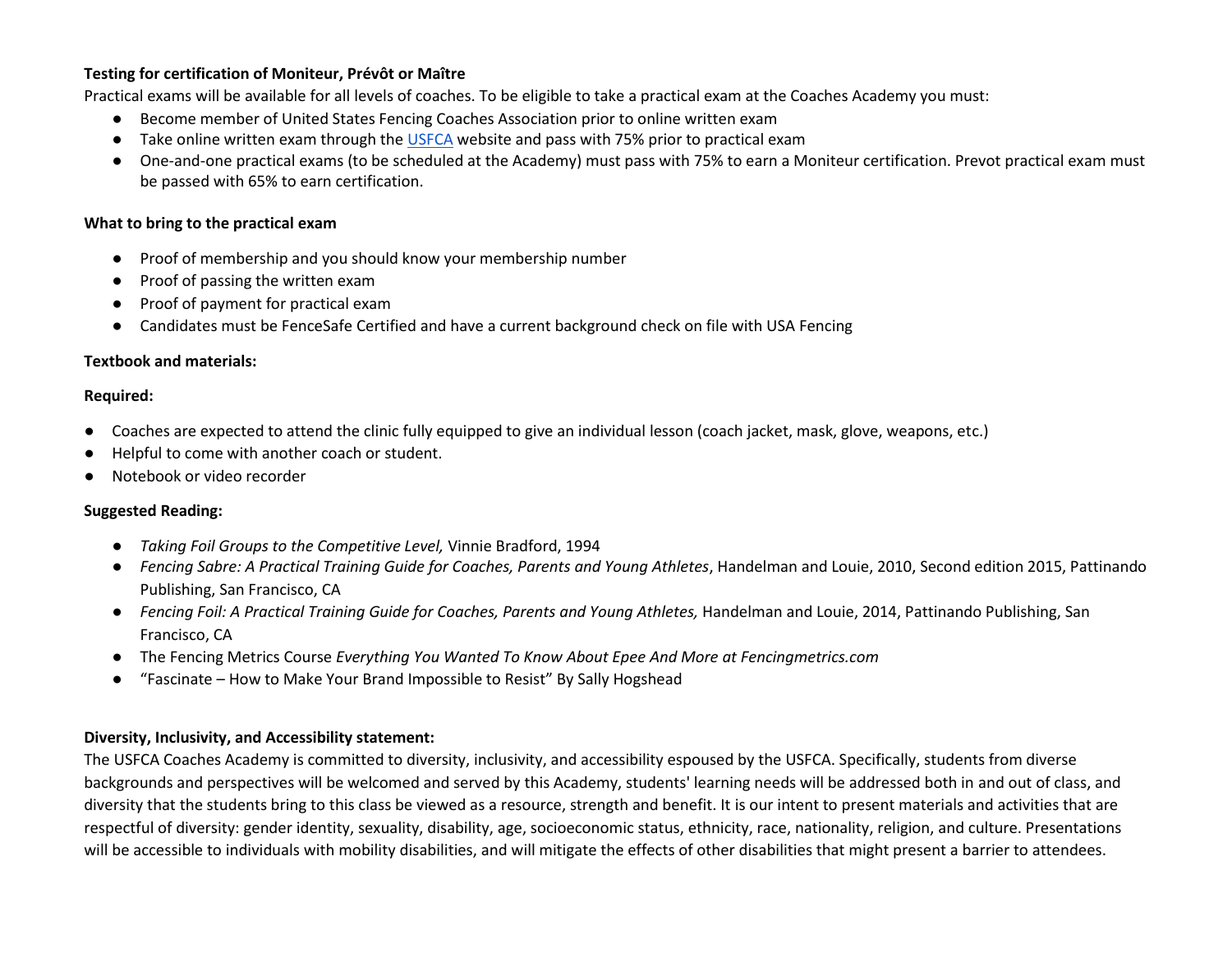# **Venue Location** Notre Dame University Castellan Family Fencing Center, located in the North Dome of the Joyce Center South Bend, Indiana

#### **Accommodations**

Special room rates are available at the Ivy Court Inn & Suites which is walking distance from the venue. Use the code: **ND Fencing Officials Group US Fencing Coaches Association**.

Ivy Court Inn and Suites 1404 Ivy Court South Bend, Indiana 46637 (574) 277-6500 [www.ivycourt.com](http://www.ivycourt.com/)

Reservations can be made by calling directly at (574) 277-6500 and mentioning the group name: **ND Fencing Officials Group US Fencing Coaches Association**. At this time, all reservations should be reserved with a form of payment to guarantee the reservations. The hotel has blocked out a chunk of rooms for this event and will honor the discount for reservations made up to June 25th. After the 25th they will continue to accept reservations however, the hotel cannot guarantee availability of the group rate or specific room times as were originally reserved in the block. Reservation and rates after June 25th will be based on hotel availability and the rate that is available at the time.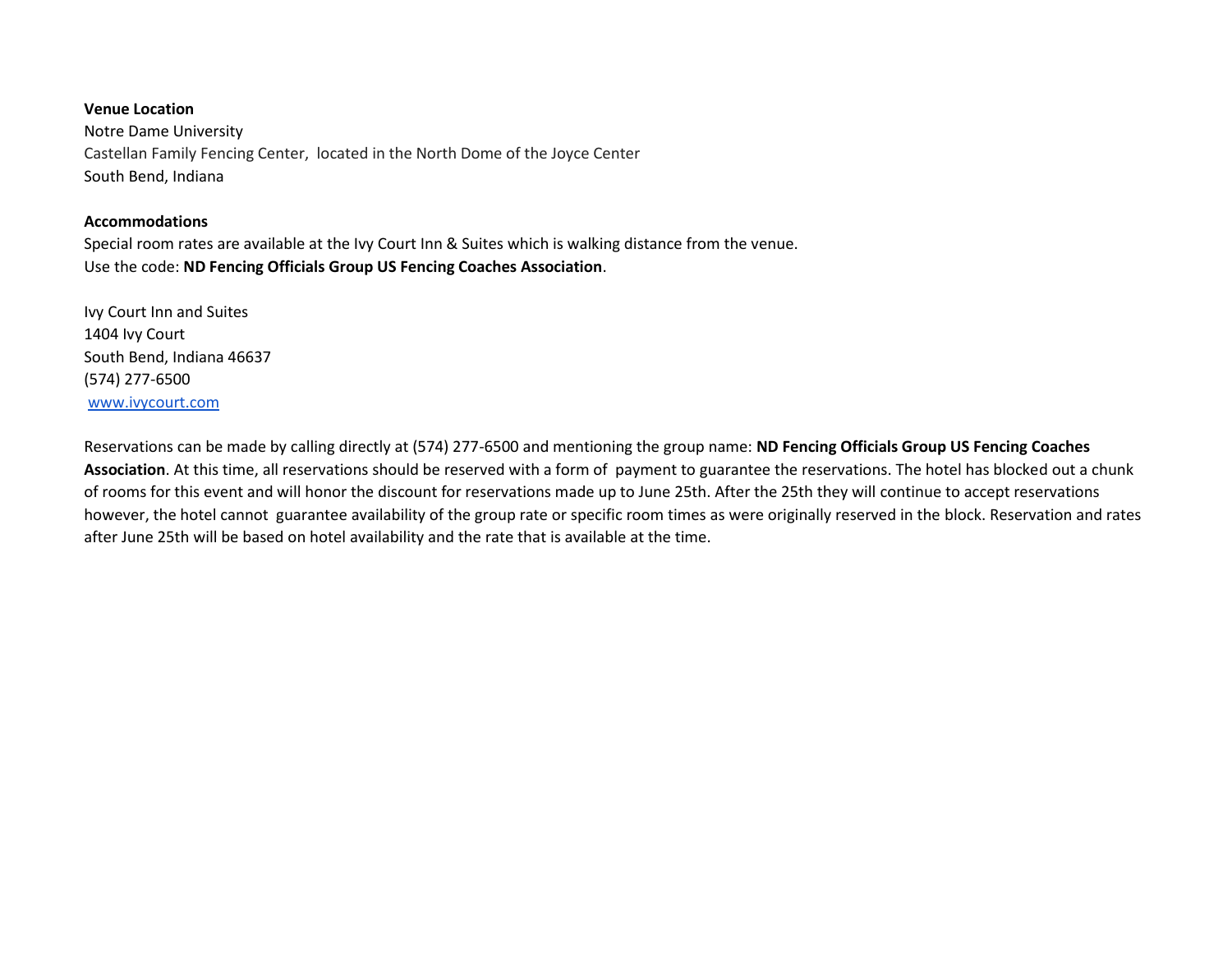# **2022 Coaches Academy Schedule**

| <b>Date</b>               | Time (CST)                   | Online<br><b>Presentations</b>                                                                                                            |                                                                                                 |                                                                 |   |
|---------------------------|------------------------------|-------------------------------------------------------------------------------------------------------------------------------------------|-------------------------------------------------------------------------------------------------|-----------------------------------------------------------------|---|
| July 26<br><b>Tuesday</b> | 1:00-1:30 PM<br>1:30-2:45 PM | Introductions for the Academy<br>How to prepare your individual lessons for the USFCA exams: Moniteur, Prévôt and Master<br>Rob Handelman |                                                                                                 |                                                                 |   |
|                           | 3:00-4:30 pm                 | Preparing to teach a group fencing class and designing paired drills<br>$\checkmark$<br>Vinnie Bradford                                   |                                                                                                 |                                                                 |   |
|                           | 4:30-5:30 pm                 | Youth Training: Specific concepts for Y10 & Y12<br>Elsayed Emara and Connie Louie                                                         |                                                                                                 |                                                                 |   |
|                           | 5:45-6:30 pm                 | Autism and Fencing: Retooling How We Think<br>Julie Seal                                                                                  |                                                                                                 |                                                                 |   |
| July 27<br>Wednesday      | 9:00-11:00 am                | Foil Coaching with Gia Kvaratskhelia<br>Assisted by Vinnie Bradford, Jerry Benson                                                         | Epee Coaching with Andrey Geva and Cedric<br>Loiseau<br>Assisted by USFCA Coach Developer Staff | Sabre Coaching with Christain Rascioni<br>and Connie Louie      |   |
|                           | 11:00-12:00 pm               |                                                                                                                                           |                                                                                                 | Question and Answer with Christain Rascioni<br>and Connie Louie | ✔ |
|                           | 12:00-1:00 pm                | Lunch                                                                                                                                     |                                                                                                 |                                                                 |   |
|                           | 1:00-2:00 pm                 | Marketing your program using social media - Julie Seal                                                                                    |                                                                                                 |                                                                 | ✔ |
|                           | 2:00-4:30 pm                 | Foil Coaching with Gia Kvaratskhelia<br>Assisted by Vinnie Bradford, Jerry Benson,<br><b>Julie Seal</b>                                   | Epee Coaching with Andrey Geva and Cedric<br>Loiseau<br>Assisted by USFCA Coach Developer Staff | Sabre Coaching with Christain Rascioni<br>and Connie Louie      |   |
|                           | 4:45-5:30 pm                 | Self-care for coaches<br>Vinnie Bradford                                                                                                  |                                                                                                 |                                                                 |   |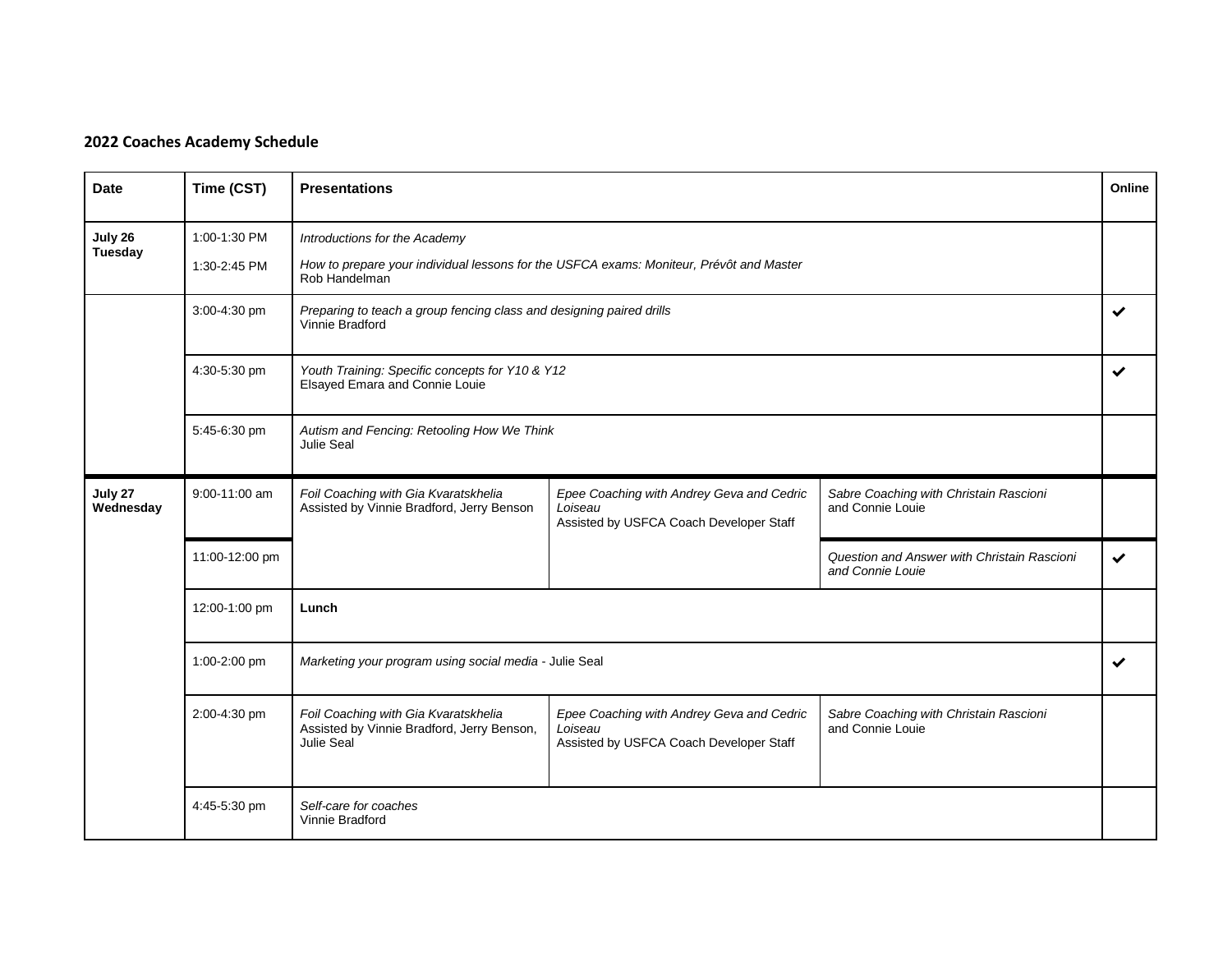|                            | 5:30-6:30 pm   | <b>Dinner</b>                                                                                           |                                                                                                 |                                                            |   |
|----------------------------|----------------|---------------------------------------------------------------------------------------------------------|-------------------------------------------------------------------------------------------------|------------------------------------------------------------|---|
|                            | 7:00 - 8:00 pm | GRIP - a self-evaluation tool                                                                           | PRACTICAL EXAMS (7:00-8:30)                                                                     |                                                            |   |
| July 28<br><b>Thursday</b> | 9:00-11:00 am  | Foil Coaching with Gia Kvaratskhelia<br>Assisted by Vinnie Bradford, Jerry Benson                       | Epee Coaching with Andrey Geva and Cedric<br>Loiseau<br>Assisted by USFCA Coach Developer Staff | Sabre Coaching with Christain Rascioni<br>and Connie Louie |   |
|                            | 11:00-12:00 pm |                                                                                                         | Question and Answer with Andrey Geva and<br>Cedric Loiseau                                      |                                                            |   |
|                            | 12:00-1:00 pm  | <b>LUNCH</b>                                                                                            |                                                                                                 |                                                            |   |
|                            | 1:00-2:00 pm   | The Business of Fencing: A New Model Jerry Benson                                                       |                                                                                                 |                                                            | ✔ |
|                            | 2:00-4:30 pm   | Foil Coaching with Gia Kvaratskhelia<br>Assisted by Vinnie Bradford, Jerry Benson,<br><b>Julie Seal</b> | Epee Coaching with Andrey Geva and Cedric<br>Loiseau<br>Assisted by USFCA Coach Developer Staff | Sabre Coaching with Christain Rascioni<br>and Connie Louie |   |
|                            | 4:45-5:30 pm   | Self-care for coaches<br>Vinnie Bradford                                                                |                                                                                                 |                                                            |   |
|                            | 5:30-6:30 pm   | <b>Dinner</b>                                                                                           |                                                                                                 |                                                            |   |
|                            | 7:00 - 8:30 pm | PRACTICAL EXAMS                                                                                         |                                                                                                 |                                                            |   |
| July 29 Friday             | 9:00-11:00 am  | Foil Coaching with Gia Kvaratskhelia<br>Assisted by Vinnie Bradford, Jerry Benson                       | Epee Coaching with Andrey Geva and Cedric<br>Loiseau<br>Assisted by USFCA Coach Developer Staff | Sabre Coaching with Christain Rascioni<br>and Connie Louie |   |
|                            | 11:00-12:00 pm | Question and Answer with Gia<br>Kvaratskhelia and Vinnie Bradford                                       |                                                                                                 |                                                            |   |
|                            | 12:00-1:00 pm  | <b>LUNCH</b>                                                                                            |                                                                                                 |                                                            |   |
|                            | 1:00-2:00 pm   | The Marketing of Fencing: Opening the front door and closing the back door<br>Jerry Benson              |                                                                                                 |                                                            | ✔ |
|                            | 2:00-4:30 pm   | Foil Coaching with Gia Kvaratskhelia<br>Assisted by Vinnie Bradford, Jerry Benson,<br>Julie Seal        | Epee Coaching with Andrey Geva and Cedric<br>Loiseau<br>Assisted by Ina Harizanova              | Sabre Coaching with Christain Rascioni<br>and Connie Louie |   |